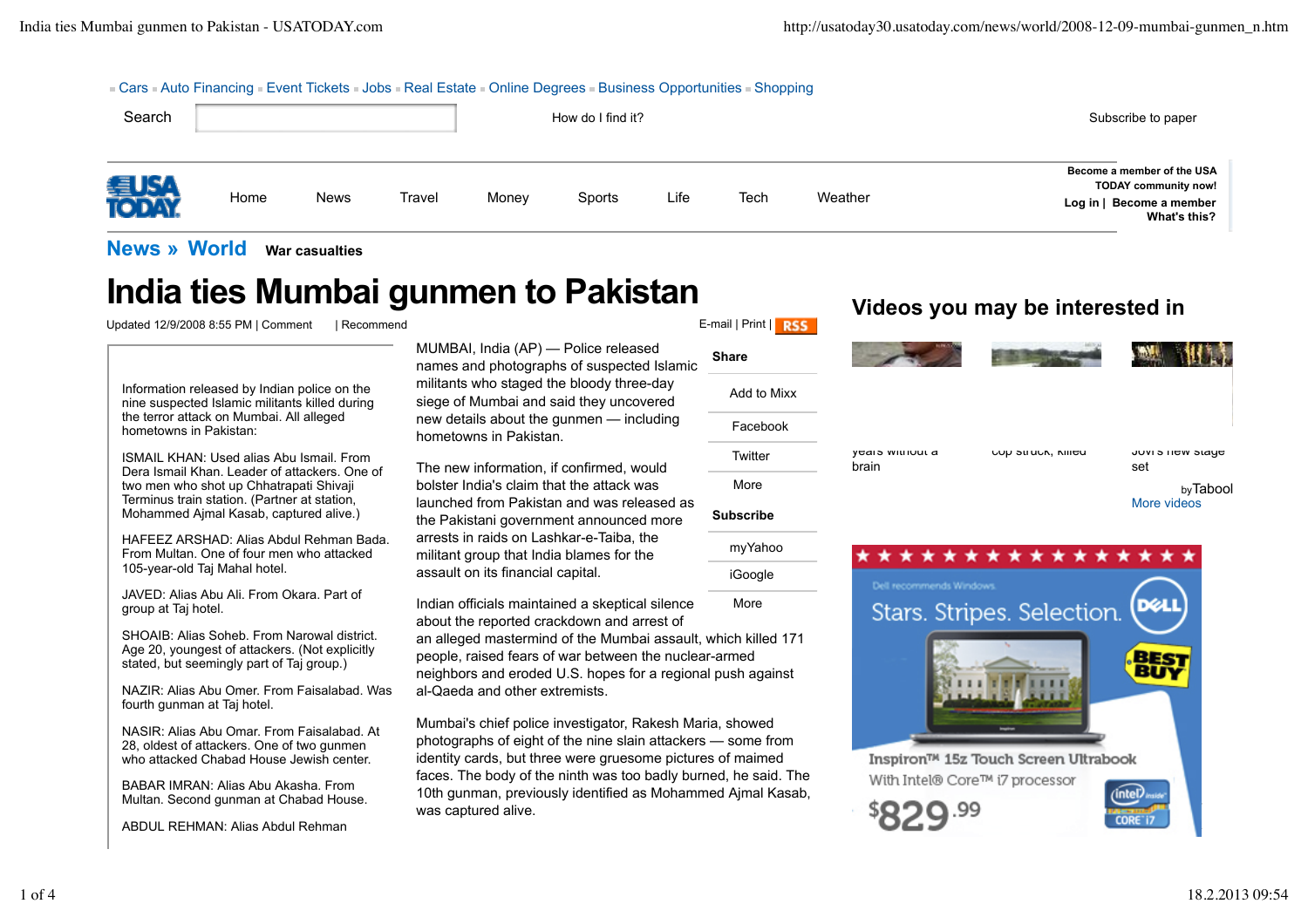Chhota. From Arifwala. One of two men who attacked Oberoi hotel.

FAHADULLAH: Alias Abu Fahad. From Dipalpur Taluka. Second gunman at Oberoi.

From: *The Associated Press*

## **MASSACRE IN INDIA**

**Photos:** Mumbai rocked by attacks



**Anti-terror effort:** Attack forces India onto front lines

**U.S. deaths:** At least 5 Americans identified



**History:** Attacks in India since 2005



Imran, with his long thin face and sleepy eyes, used the alias Abu Akasha and came from the central Pakistani city of Multan, Maria said.

During the time he held Rabbi Gavriel Noach Holtzberg; Holtzberg's wife, Rivka; and four other visitors to the center,

Imran repeatedly answered Holtzberg's mobile phone, talking to representatives of the Chabad movement in New York.

movement.

Imran spoke softly, said P.V. Viswanath, who translated the phone conversations in Urdu for Chabad officials.

"I think that shows something about his state of mind, it was very calm and collected," Viswanath told the AP in New York, where he is a finance professor at Pace University.

Maria said all 10 attackers were from Pakistan, most of them from Punjab province, and were between the ages of 20 and 28. He did not say how police had tracked down their hometowns, although they have been interrogating the lone surviving gunman.

The attackers, who apparently landed by boat on the Mumbai coast the night of Nov. 26, were led by Ismail Khan, 25, Maria said, describing him as a battle-hardened Lashkar veteran. The picture released shows a broad-shouldered man with a square, determined face.

As they split up to attack different targets, Khan went with Kasab to a crowded train station where they emptied assault rifles at the helpless passengers before escaping out the back.

Sebastian D'Souza, a journalist who followed them, taking pictures, described the pair as "backpackers with assault rifles."

"They were firing from their hips. Very professional. Very cool," D'Souza told The Associated Press after the attack.

Khan was eventually shot dead and Kasab captured, but not before they had killed the head of Mumbai's Anti-Terror Force and several other officers.

Another picture showed Babar Imran, a gunman who has been described as "hauntingly calm" while holding six people hostage at a Jewish center run by the ultra-Orthodox Chabad-Lubavitch